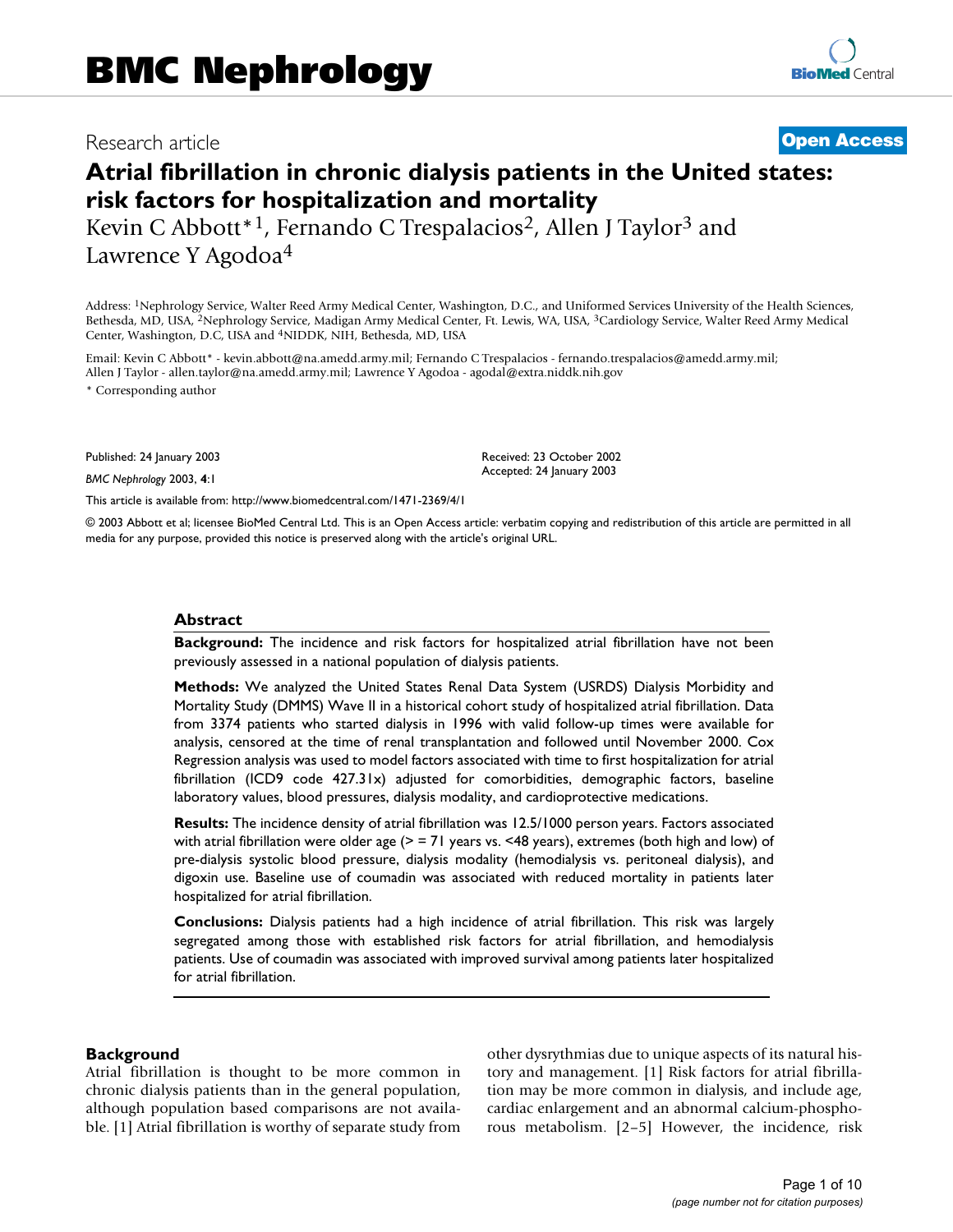| <b>Factor</b>                                                              | $N$ (%) or mean $\pm$ SD | Missing (%) | Univariate association with<br>AFIB |
|----------------------------------------------------------------------------|--------------------------|-------------|-------------------------------------|
| <b>Demographic Factors</b>                                                 |                          |             |                                     |
| N                                                                          | 3374                     |             |                                     |
| Female                                                                     | 1572 (46.6)              | 0           |                                     |
| African American                                                           | 933 (27.7)               | 0           | $0.41(0.24 - 0.69)$                 |
| Mean Age (Years)                                                           | $58.9 \pm 15.9$          | 15(0.4)     |                                     |
| Quartiles of Age (vs. <48)                                                 | 781                      |             |                                     |
| $48 - 60$                                                                  | 837                      |             | $3.54$ (1.17-10.76)                 |
| $61 - 71$                                                                  | 867                      |             | $6.01(2.06 - 17.52)$                |
| >71                                                                        | 874                      |             | 15.26 (5.46-42.66)                  |
| <b>Cardiovascular Factors</b>                                              |                          |             |                                     |
| History of Coronary Heart Disease                                          | 1091(34.9)               | 250(7.4)    | $2.35$ (1.60-3.44)                  |
| History of Congestive Heart Failure                                        | 1150(36.2)               | 199(5.9)    | $1.80(1.24 - 2.61)$                 |
| Chronic Obstructive Lung Disease                                           | 271(8.6)                 | 229(6.8)    | $1.93(1.13 - 3.40)$                 |
| Stroke                                                                     | 336 (10.5)               | 164(4.9)    | $1.69(1.03 - 2.81)$                 |
| Previous CABG                                                              | 325 (9.6)                | 118(3.5)    | $1.87(1.14-3.06)$                   |
| Previous PTCA                                                              | 174(5.2)                 | 203(6.0)    | $2.43(1.36 - 4.35)$                 |
| Previous coronary angiography                                              | 352 (10.4)               | 302(9.0)    | $2.40(1.51 - 3.81)$                 |
| 2nd quartile of pre-dialysis SBP (130-146 mm Hg)<br>vs. $1st$ (<130 mm Hg) |                          |             | $0.49(0.25 - 0.99)$                 |
| <b>CKD</b> specific factors                                                |                          |             |                                     |
| Ever Transplanted (Yes/No)                                                 | 460 (13.6)               | <b>NA</b>   | $0.15(0.05 - 0.48)$                 |
| Peritoneal Dialysis                                                        | 1662 (49.8)              | 37(1.1)     | $0.59(0.40 - 0.86)$                 |
| <b>Medications</b>                                                         |                          |             |                                     |
| Aspirin (Yes)                                                              | 628 (18.6)               | <b>NA</b>   |                                     |
| Coumadin                                                                   | 198(5.9)                 | <b>NA</b>   |                                     |
| Beta-blockers                                                              |                          | <b>NA</b>   |                                     |
| Cardioselective                                                            | 486 (14.4)               | <b>NA</b>   |                                     |
| Non-cardioselective                                                        | 177(5.2)                 | <b>NA</b>   |                                     |
| Digoxin                                                                    | 142(4.2)                 | NA          | $3.72(2.17 - 6.38)$                 |
| Amiodarone                                                                 | 19(0.6)                  | <b>NA</b>   |                                     |
| Calcium Channel Blockers                                                   |                          | <b>NA</b>   |                                     |
| Non-dihyrdopyridine                                                        | 439 (13.0)               | <b>NA</b>   |                                     |
| Dihydropyridine                                                            | 1371 (40.6)              | <b>NA</b>   |                                     |
| <b>Statins</b>                                                             | 310(9.2)                 | <b>NA</b>   |                                     |
| <b>ACE Inhibitors</b>                                                      | 772 (22.9)               | <b>NA</b>   |                                     |
| Levothyroxine                                                              | 330 (9.8)                | <b>NA</b>   |                                     |

#### <span id="page-1-0"></span>**Table 1: Factors assessed in ESRD patients, DMMS Wave 2, 1996 only**

In column one, data given as the number (% of total) or mean ± one standard deviation of patients. Univariate odds ratios (with significance testing by Chi Square) are the strength of the association of a disease or factor with time to hospitalization for atrial fibrillation (AFIB, ICD9 discharge code 427.31.x), with 1.0 being neutral.

SBP = systolic blood pressure, DBP = diastolic blood pressure, both in mm/Hg, obtained as the mean of three successive blood pressures. CABG = coronary artery bypass graft, PTca = percutaneous transluminal coronary angioplasty LVH = left ventricular hypertrophy, ECHO = echocardiography, EKG = electrocardiogram. Statin = HMG-CoA reductase inhibitor, NA = not available since variable was constructed from multiple variables (15 in the case of medications). Medication use was assessed at day 60 after initiation of dialysis. Comorbidities such as coronary heart disease and congestive heart failure refer to a history of these conditions within ten years prior to the study period. Selective and non-selective beta-blocker use does not total since some patients were on both agents Values for continuous variables more than 3 SD above and below the median were excluded.

factors and associated mortality for hospitalized atrial fibrillation have not been reported for a national population of chronic dialysis patients. Previous studies have also not assessed the effects of cardioprotective medications on atrial fibrillation in dialysis patients. The management of chronic dialysis patients with atrial fibrillation is controversial, since studies of atrial fibrillation have generally excluded patients with chronic renal failure.

[6,7] We therefore performed an historical cohort study of the United States Renal Data System (USRDS) Dialysis Morbidity and Mortality Study (DMMS) Wave 2, which includes information on blood pressure, lipid levels, medications, and other important clinical data. Our objectives were to determine the incidence, and risk factors for hospitalized atrial fibrillation (primary hospitalization discharge ICD9 code 427.31.x), occurring after the initiation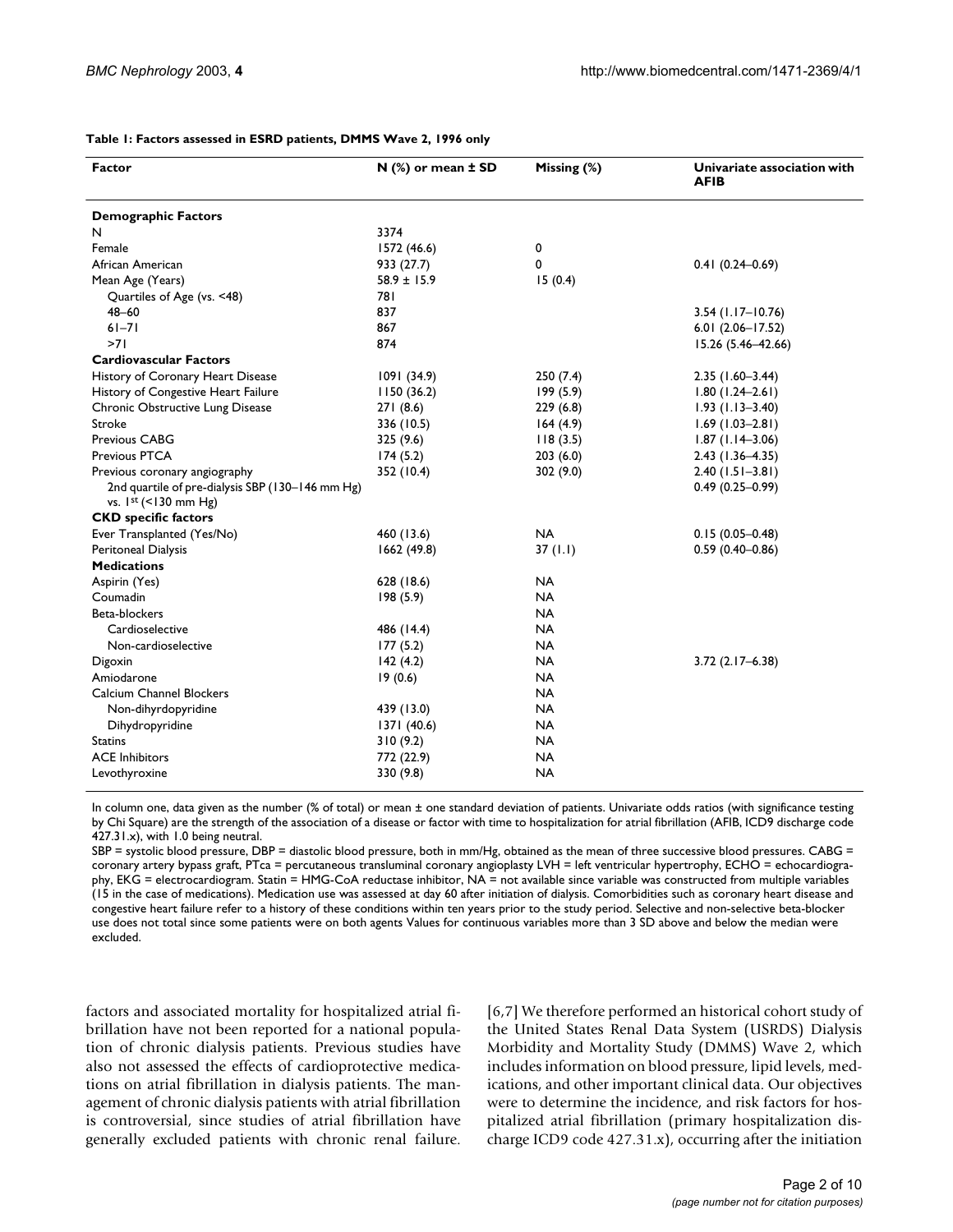|                                     | Patients in each risk group Hospitalized for atrial fibrillation |  |
|-------------------------------------|------------------------------------------------------------------|--|
| Age (Quartiles)                     |                                                                  |  |
| > 71                                | 76 (8.7)                                                         |  |
| $61 - 70$                           | 29(3.3)                                                          |  |
| $48 - 60$                           | 14(1.7)                                                          |  |
| < 48                                | 4(0.5)                                                           |  |
| Pre-Dialysis SBP, mm Hg (Quartiles) |                                                                  |  |
| < 130                               | 40 (4.4)                                                         |  |
| $130 - 146$                         | 25(3.3)                                                          |  |
| $147 - 162$                         | 15(1.9)                                                          |  |
| >162                                | 43 (5.0)                                                         |  |
| Hemodialysis                        | 77 (4.6)                                                         |  |
| Peritoneal Dialysis                 | 46(2.8)                                                          |  |
| LVH by ECHO                         |                                                                  |  |
| Yes                                 | 20(5.5)                                                          |  |
| No                                  | 66 (3.6)                                                         |  |

<span id="page-2-0"></span>**Table 2: Unadjusted rates of Atrial Fibrillation by high-risk groups**

Numbers given in the right column are the N(%) of patients in each risk group who were hospitalized for atrial fibrillation during the study period. SBP = systolic blood pressure, LVH = left ventricular hypertrophy on echocardiography as specified in the DMMS Wave II facility questionnaire, available at <http://www.usrds.org/research.htm>

of dialysis but prior to receipt of renal transplantation, as well as determine risk factors for mortality after hospitalized atrial fibrillation.

## **Methods**

A historical cohort study of the USRDS DMMS Wave 2 was performed. Details on the inception, limitations, validity, variables and questionnaires used in the study are available online at the USRDS researcher's guide website, [http:/](http://www.usrds.org/research.htm) [/www.usrds.org/research.htm](http://www.usrds.org/research.htm). This database has been used in many previous cross-sectional [8–11] and longitudinal studies, [12–15] including one by our own institution. [16] Briefly, DMMS 2 was a prospective cohort study of a random sample of 20% of all U.S. hemodialysis patients and virtually all peritoneal dialysis patients starting treatment in 1996 and early 1997. However, because outcomes such as hospitalization and mortality had to be merged with this study from other USRDS files, we did not consider it a true prospective cohort study for the purposes of this analysis. Characteristics of hemodialysis and peritoneal dialysis patients (abstracted from prospective surveys conducted specifically for DMMS 2) were matched and weighted to allow more appropriate comparisons between modalities. Baseline and follow-up data used in the study are shown in Table [1.](#page-1-0) In addition, a maximum of 15 medications prescribed to each patient at the study start date (day 60 of dialysis) were recorded. From this list, the use of beta-blockers (both cardioselective and non-selective), anti-arrhythmics, coumadin, digoxin, levo-thyroxine, angiotensin-converting enzyme (ACE) inhibitors, calcium channel blockers (subcategorized as dihyropyridine and non-dihydropyridine), 3-hydroxy-3methylglutaryl coenzyme A (HMG-CoA) reductase inhibitors (statins), and aspirin was determined. For purposes of analysis, cardioselective beta-blockers were atenolol, betaxolol, bisoprolol, metropolol, and acebutolol. Carvedilol was approved for use by the FDA in February 1997, and was therefore not assessed. Blood pressure levels, systolic and diastolic, were obtained as the mean of three readings before and after dialysis, respectively. Pulse pressure, as the difference between systolic and diastolic blood pressure, was also assessed as a covariate in analysis.

Survival status was linked to the DMMS Wave 2 data from the 2000 USRDS Patients Standard Analysis File (SAF.PA-TIENTS) via unique patient identifiers assigned by the US-RDS. The date and cause of death listed in a patient's SAF was obtained from a form submitted to the USRDS by the patient's nephrologist (form HCFA 2746). Patient survival status was complete through 6 November 2000. Hospitalization data was complete through 31 December 1999. Hospitalization data for atrial fibrillation (ICD9 codes 427.31x) were also linked to the DMMS Wave 2 data as above from SAF.HOSP, using only the first hospitalization for a given patient during the study period.

Time to hospitalization for atrial fibrillation was defined as the time from 90 days after the date of the first dialysis session until the first hospitalization for atrial fibrillation, censored for death, receipt of renal transplant, loss to followup or the end of the study period (which was considered 31 Dec 1999 since this was the most recent potential date of hospitalization available in the data files). Survival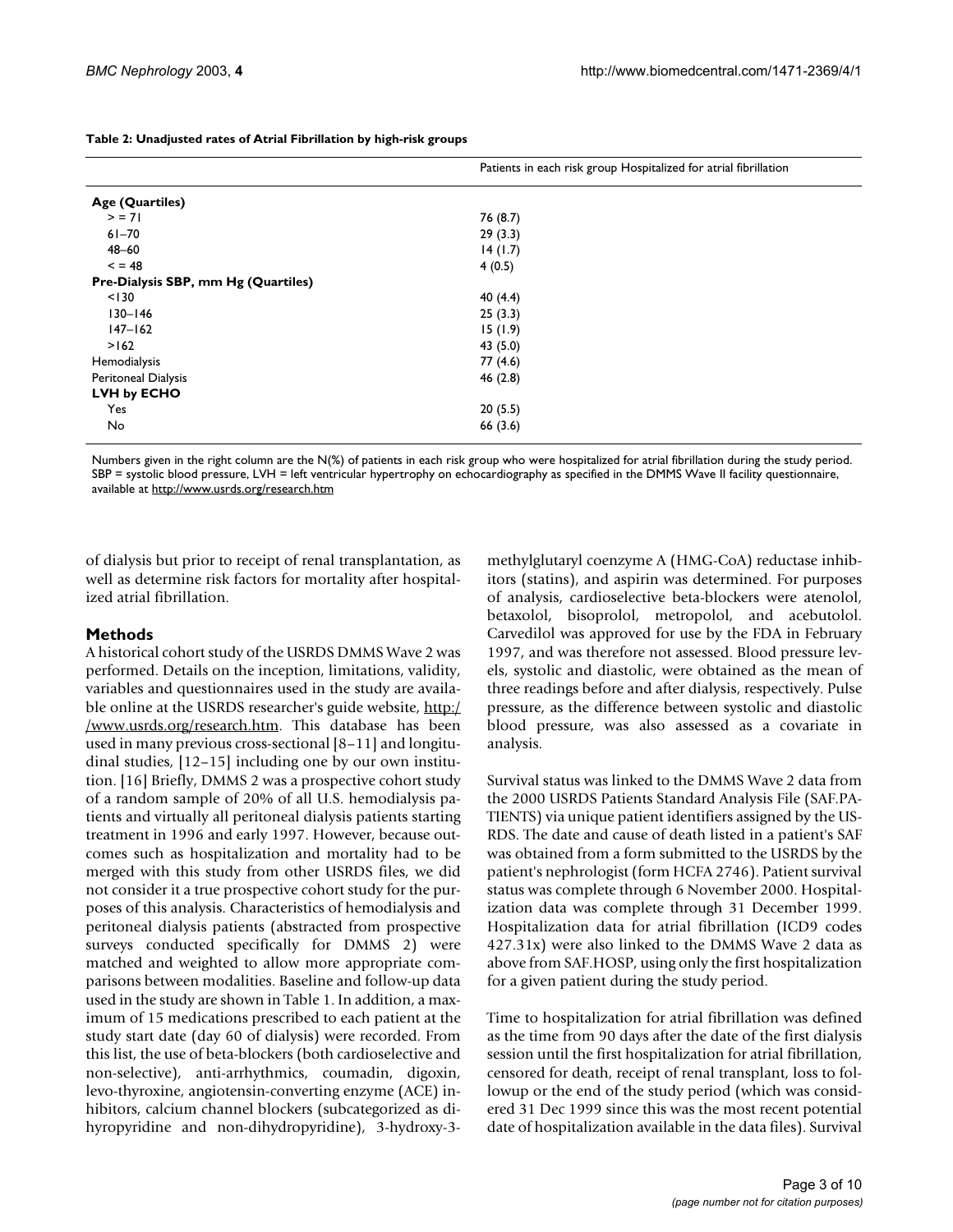

## **Figure 1**

Time to Hospitalization for Atrial Fibrillation by Quartile of pre-dialysis systolic blood pressure (mm Hg), (1 = <130, 2 = 131– 146, 3 = 147–162, 4 = >162). As shown, patients at the extremes of predialysis systolic blood pressure had the greatest risk of subsequent hospitalizations for atrial fibrillation.

time was defined as the time from 90 days after the date of the first dialysis session until the date of death, censored for receipt of renal transplant, loss to followup or the end of the study period (which was considered 6 November 2000 since this was the most recent date of death specified in the data files).

#### *Statistical analysis*

Univariate analysis was performed with Chi-Square testing for categorical variables (Fisher exact test used for violations of Cochran's assumptions) and student's t-test for continuous variables (Mann Whitney test was used for variables without a Gaussian distribution). Variables with borderline significance (p value < 0.1 in univariate analysis) and those thought likely to have a clinical relationship with atrial fibrillation, such as cardioprotective medications and blood pressure, were entered into the multivariate models. In addition, variables thought to have a likely clinical relationship with atrial fibrillation were also entered into the multivariate model, in accordance with established epidemiological principles. [17] Stepwise (forward likelihood ratio method) Cox proportional hazards analysis was used to assess the association between baseline factors and hospitalized atrial fibrillation, independent of other factors. Log-log plots were inspected to verify the existence of proportional hazards. Estimated hazard ratios (HR) along with corresponding 95% confidence intervals (CI) and p values are reported for all re-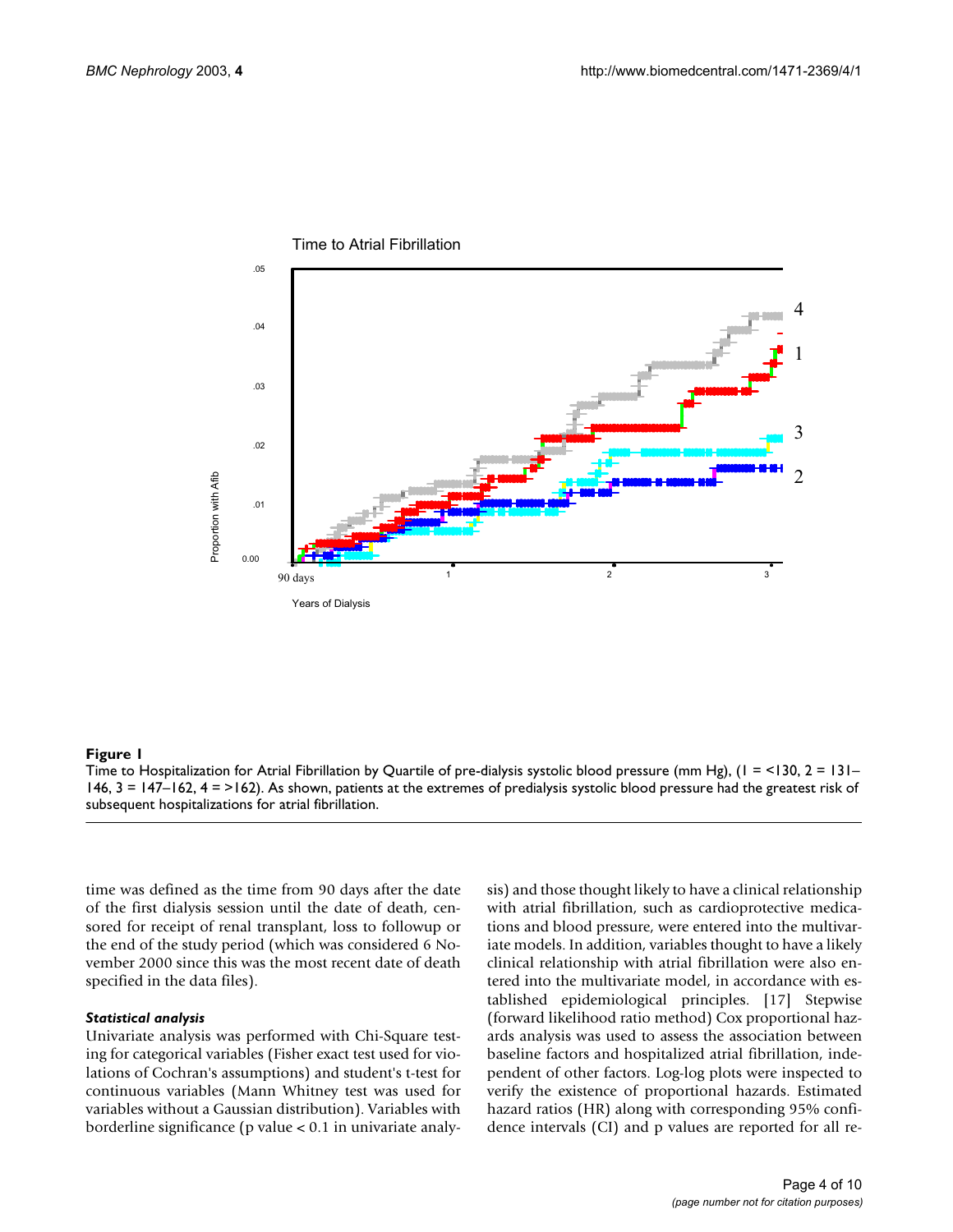|                                            | P Value | <b>Hazard Ratio</b> | 95% CI        |  |
|--------------------------------------------|---------|---------------------|---------------|--|
|                                            |         |                     |               |  |
| Age $>$ = 71 (vs. <48)                     | 0.0002  | 9.96                | 2.98-33.28    |  |
| Hemodialysis (vs. PD)                      | 0.015   | 2.19                | $1.17 - 4.13$ |  |
| Digoxin use ( $I =$ present, $0 =$ absent) | 0.002   | 3.91                | $1.65 - 9.27$ |  |
| Pre-Dialysis SBP, mm Hg (vs. <130)         |         |                     |               |  |
| $130 - 146$                                | 0.028   | 0.37                | $0.15 - 0.89$ |  |
| $147 - 162$                                | 0.043   | 0.43                | $0.19 - 0.98$ |  |

#### <span id="page-4-0"></span>**Table 3: Cox Regression Analysis of Factors Associated with Hospitalized Atrial Fibrillation**

SBP = systolic blood pressure, PD = peritoneal dialysis, LVH = left ventricular hypertrophy

#### <span id="page-4-1"></span>**Table 4: Survival after Hospitalization for Atrial fibrillation**

|                                                            | l -year | 2-year | 3-year |
|------------------------------------------------------------|---------|--------|--------|
| Survival after hospitalization for<br>atrial fibrillationA | 75      | 60     | 47     |
| Survival for entire cohort <sup>B</sup>                    | 84      | 68     | 55     |
| P value <sup>C</sup>                                       | < 0.01  | < 0.01 | < 0.01 |

Survival given in %. Atrial fibrillation = primary discharge diagnosis ICD9 427.31, N = 123. A Time to hospitalized atrial fibrillation as defined in the methods section. <sup>B</sup> Survival time as defined in the methods section. CBy univariate Cox non-proportional hazards Regression Test, atrial fibrillation modeled as a time-dependent variable.

gression covariates. Stepwise logistic regression was used to test the independent association of patient factors with preexisting coumadin and cardioselective beta-blocker use, using the same covariates as Cox Regression above. The association of atrial fibrillation with mortality as a time-dependent variable was tested by Cox non-proportional hazards regression analysis as previously described. [18] Hierarchically well-formed models were used in the assessment of interaction terms. [19] Collinearity diagnostics were evaluated both from the output of the statistical procedures and by manual generation of models including only one of several variables with close relationships (for example, congestive heart failure and left ventricular hypertrophy, which was assessed by chest X-ray, electrocardiogram, and echocardiography). Propensity scores [20,21] have been used to adjust for confounding in baseline medication use. Since this method is primarily undertaken to assess uniformity of risk among strata, model fitting was also tested by fitting models to a 70% random sample of the study population, and then running the same model for the remaining 30% of the population to test for agreement.

## **Results**

A total of 4065 patients were included in the DMMS Wave 2 cohort. Of these, 3621 patients had valid dates for starting dialysis in 1996. From this cohort, 3374 had sufficient information to calculate follow-up times. During the time of the study period, 123 patients were hospitalized for a

primary discharge diagnosis of atrial fibrillation, with an incidence density of 12.5/1000 person years.

Use of digoxin and particularly levothyroxine was common in dialysis patients. Among other anti-arrhythmic agents, only amiodarone was used by more than 10 patients at baseline, and so is the only other agent reported. Among the study population, cardioselective beta-blockers were used by 14.6% of patients hospitalized for atrial fibrillation vs. 14.4% of all other patients; digoxin was used by 12% of patients hospitalized for atrial fibrillation vs. 3.8% of all other patients; and coumadin was used by 8.1% of patients hospitalized for atrial fibrillation vs. 5.6% of all other patients. Characteristics of the study population, including univariate associations with hospitalized atrial fibrillation, are summarized in Table [1.](#page-1-0) Table [2](#page-2-0) shows the percentage of patients who were hospitalized for atrial fibrillation by risk group. As shown, there were marked disparities by age, blood pressure, dialysis modality, and history of left ventricular hypertrophy.

Table [3](#page-4-0) shows significant factors associated with hospitalized atrial fibrillation in multivariate analysis by Cox Regression. Factors positively associated with atrial fibrillation were advanced age  $(>$  = 71 years vs. age  $<48$ years), hemodialysis (vs. peritoneal dialysis), and baseline digoxin use. Pre-dialysis systolic blood pressure had a "U" shaped association with atrial fibrillation, with highest risk associated with the low and high extremes of blood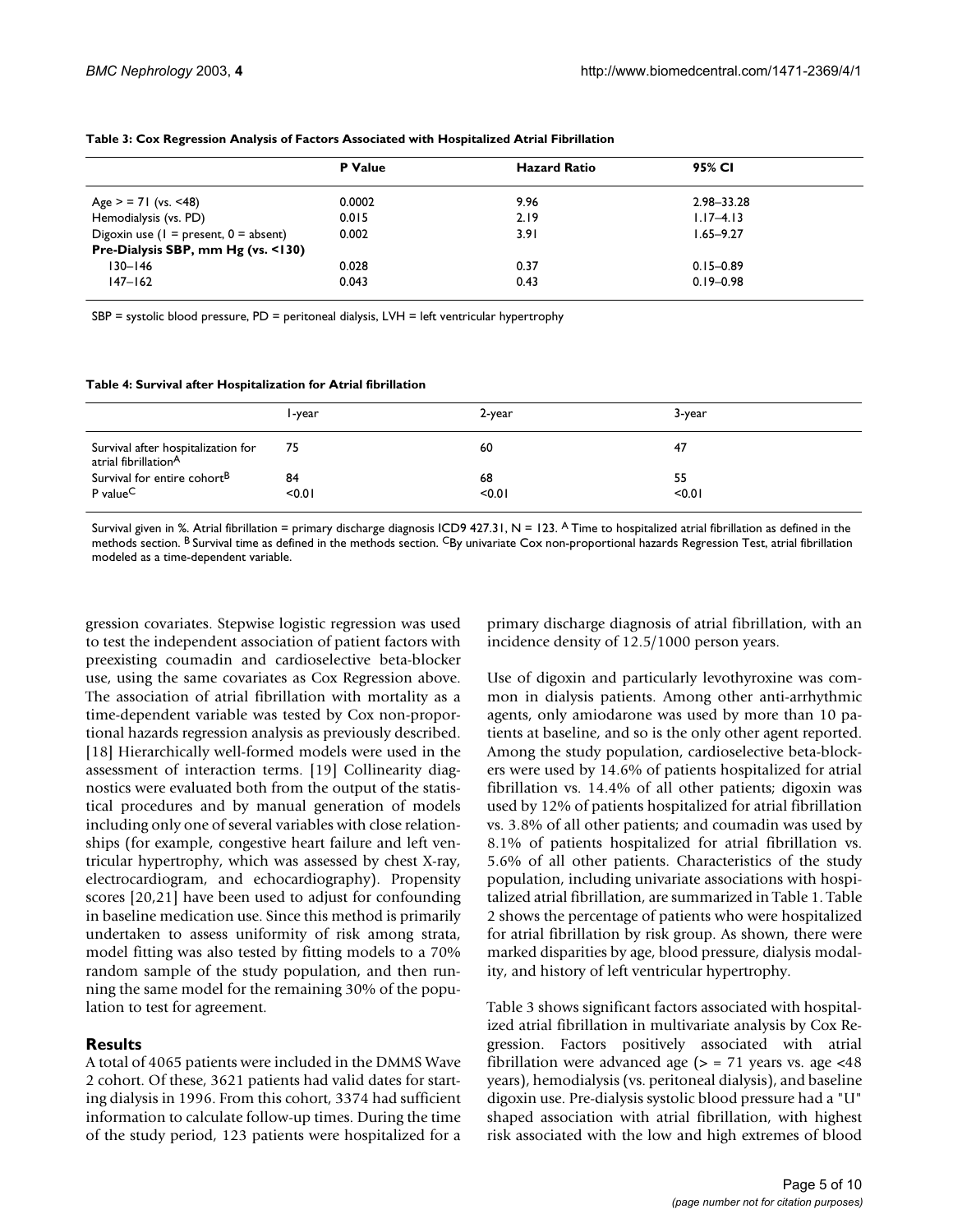

#### **Figure 2**

Mortality after hospitalization for Atrial Fibrillation, limited to patients hospitalized for atrial fibrillation ( $M = 123$ ), stratified by patients with baseline coumadin use (COUM) vs. no baseline coumadin use (NO COUM), P < 0.001 by Log Rank Test.

pressure (Figure 1). However, neither pre-dialysis diastolic blood pressure nor post-dialysis blood pressure were associated with the risk of atrial fibrillation, nor were serum albumin levels. No medications except digoxin were independently associated with atrial fibrillation. There were also no significant interactions between terms, specifically between medications, laboratory data or dialysis modality in patients with preexisting coronary heart disease.

There were 1961 total deaths in the cohort through 6 November 2000. Of the 123 patients hospitalized for atrial fibrillation, 90 died during the study period. Mean followup was  $2.92 \pm 1.14$  years. Unadjusted survival after atrial fibrillation and for the entire cohort is also shown in Table [4](#page-4-1). Survival was significantly worse after atrial fibrillation in Cox non-proportional hazards regression analysis, adjusted hazard ratio for mortality, 1.54, 95% confidence interval,  $1.19-1.99$ ,  $p = 0.001$ . The leading cause of death among patients hospitalized for atrial fibrillation was unknown (26%), followed by cardiac arrest of unknown cause (19%), cardiac arrthymia (8%), acute myocardial infarction (7%), atherosclerotic heart disease (6%), cardiomyopathy (3%) and stroke (3%). Of patients hospitalized for atrial fibrillation, the most common secondary diagnosis was hypertensive heart disease (15%), followed by congestive heart failure (11%).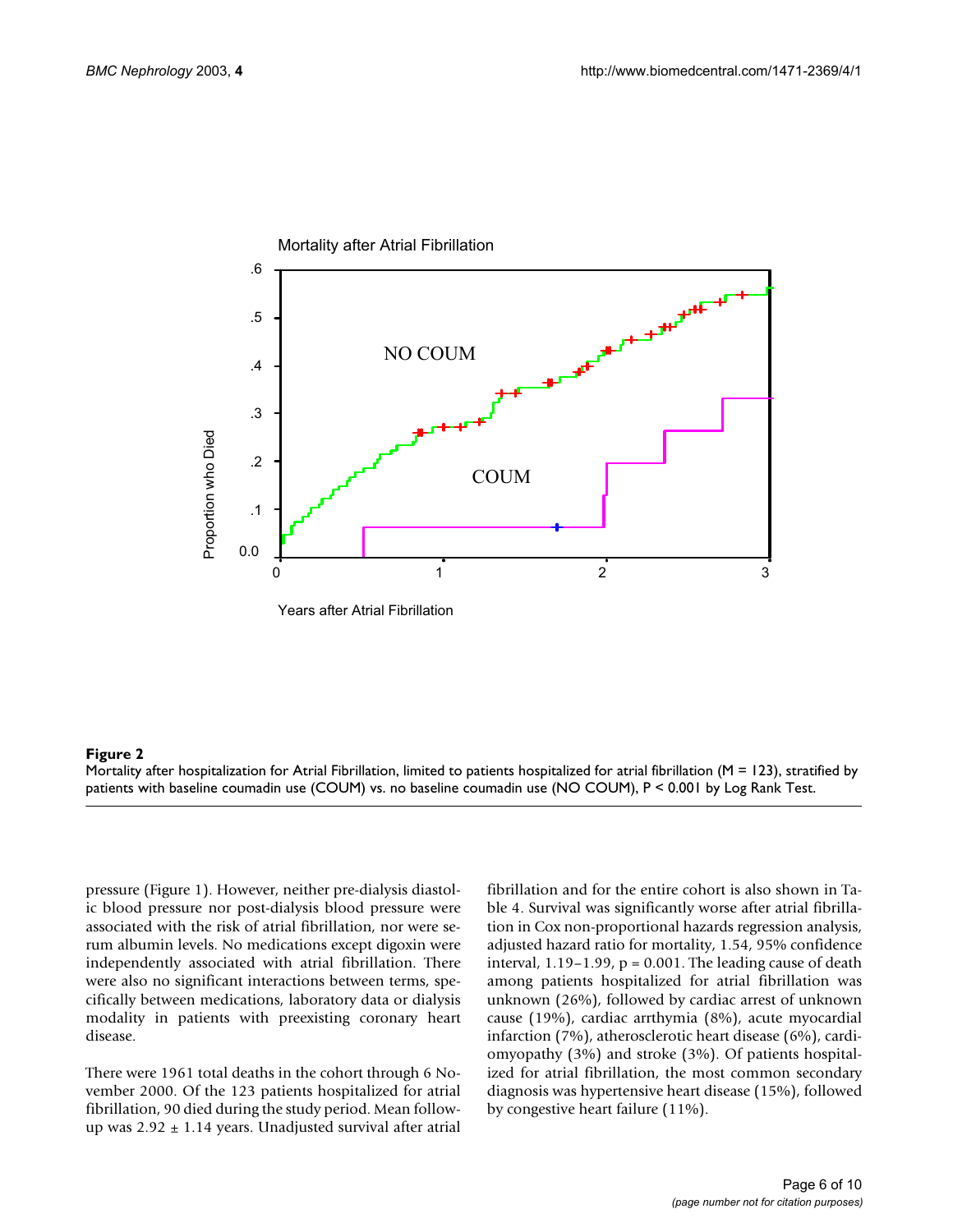Table [5](#page-7-0) shows Cox Regression analysis of factors significantly associated with mortality in patients with hospitalized atrial fibrillation. Only two factors, the baseline use of coumadin (Figure 2) and higher systolic blood pressure, were associated with a lower risk of mortality after hospitalization for atrial fibrillation. Of note, calcium channel blockers, specifically non-dihyropyridine calcium channel blockers, were not significantly associated with mortality in patients with atrial fibrillation. In fact, the hazard ratio for mortality of patients with atrial fibrillation using non-dihydropyridine calcium channel blockers was 1.85, although the p value was 0.21 and 95% confidence intervals were 0.69–4.94. Dihydropyridine calcium blockers, as well as ACE inhibitors and aspirin, were also not significantly associated with mortality in patients with atrial fibrillation. Because use of coumadin might be biased by association with factors favorably associated with mortality, logistic regression analysis was performed to assess factors independently associated with use of coumadin. However, only three factors were independently associated with the use of coumadin: left ventricular hypertrophy on echocardiography (adjusted odds ratio, 1.88, 95% CI, 1.10–3.20, p = 0.02); chronic obstructive lung disease (adjusted odds ratio, 1.98, 95% CI, 1.05– 3.74); and aspirin use (adjusted odds ratio, 0.31, 95% CI, 0.14–0.67,  $p = 0.002$ ). When Cox regression analysis was performed limited to patients who had left ventricular hypertrophy, chronic obstructive lung disease, or did not use aspirin (N hospitalized for atrial fibrillation = 87), coumadin use was still significantly associated with improved survival, adjusted hazard ratio, 0.36, 95% CI, 0.16–0.82,  $p = 0.014$ . Models were robust to testing on random samples of the study population (70% vs. the remaining 30%).

## **Discussion**

In agreement with some previous studies in the general population [1,4] and preliminary reports from the US-RDS, [22] atrial fibrillation was associated with increased mortality among chronic dialysis patients. In the general population, cardiovascular events, and not thromboembolic events, are the most common cause of death after atrial fibrillation, [23] in agreement with the findings of the present analysis. However, it is also possible that thromboembolic events could have been underdiagnosed due to a low index of suspicion for thromboembolism in chronic dialysis patients, [24–26] because of the high number of deaths with an unknown cause, the low rate of autopsies in this population, or a combination of these factors. Vazquez et al [5] provide further evidence that causes of death may underestimate the incidence of embolic events in chronic dialysis patients with atrial fibrillation. They reported that 35% of chronic dialysis patients with atrial fibrillation suffered thromboembolic events at one year of followup.

Risk factors for atrial fibrillation in chronic dialysis patients were consistent with established risk factors [4,5,27], except for the association with hemodialysis (compared with those on peritoneal dialysis). In addition to age, left ventricular hypertrophy is also a well-established risk factor for atrial fibrillation in the general population. Many markers for cardiovascular comorbidity were associated with atrial fibrillation in univariate analysis (Table [1\)](#page-1-0), but not in multivariate analysis (Table [3\)](#page-4-0). While the efficacy of cardioversion in successful conversion of atrial dysrythmias may be helpful in some settings, it is less useful than the duration of the dysrythmia in patients with atrial fibrillation. [28] However, it has never been established whether the same guidelines apply to dialysis patients. The present study could not assess whether cardiac enlargement affected the success rate of cardioversion in dialysis patients hospitalized for atrial fibrillation.

Pre-dialysis systolic blood pressure exhibited a "U" shaped relationship with the risk of atrial fibrillation, which is similar to the "U" shaped relationship of blood pressure with mortality and other cardiovascular events in chronic dialysis patients. Recent reports have indicated that pulse pressure is a more predictive indicator of cardiovascular events in dialysis patients than either systolic or diastolic blood pressure separately. [29] However, pulse pressure was not independently associated with atrial fibrillation in our analysis.

Hemodialysis was associated with a significantly higher risk of atrial fibrillation than peritoneal dialysis in the present study. It is possible this association represents bias, since hemodialysis patients present for medical care much more frequently than peritoneal dialysis patients, and asymptomatic atrial fibrillation is more readily detected. However, there are legitimate reasons why atrial fibrillation might occur more frequently on hemodialysis than on peritoneal dialysis. First, Foley et al demonstrated that progressive cardiac enlargement was more frequent in hemodialysis patients than peritoneal dialysis patients, [2] although these findings were not replicated in a Japanese study. [30] Other investigators have confirmed that LVH progresses despite adequate blood pressure control in hemodialysis patients. [31] Also, hospitalized congestive heart failure is more common in hemodialysis than peritoneal dialysis patients, especially for those on the renal transplant waiting list. [32] The typical regimen for hemodialysis is likely far less physiologic than peritoneal dialysis. Residual renal function may also be preserved longer in patients on peritoneal dialysis, although this is controversial. [33,34] Some or all of these factors may therefore mediate the higher risk of atrial fibrillation associated with hemodialysis.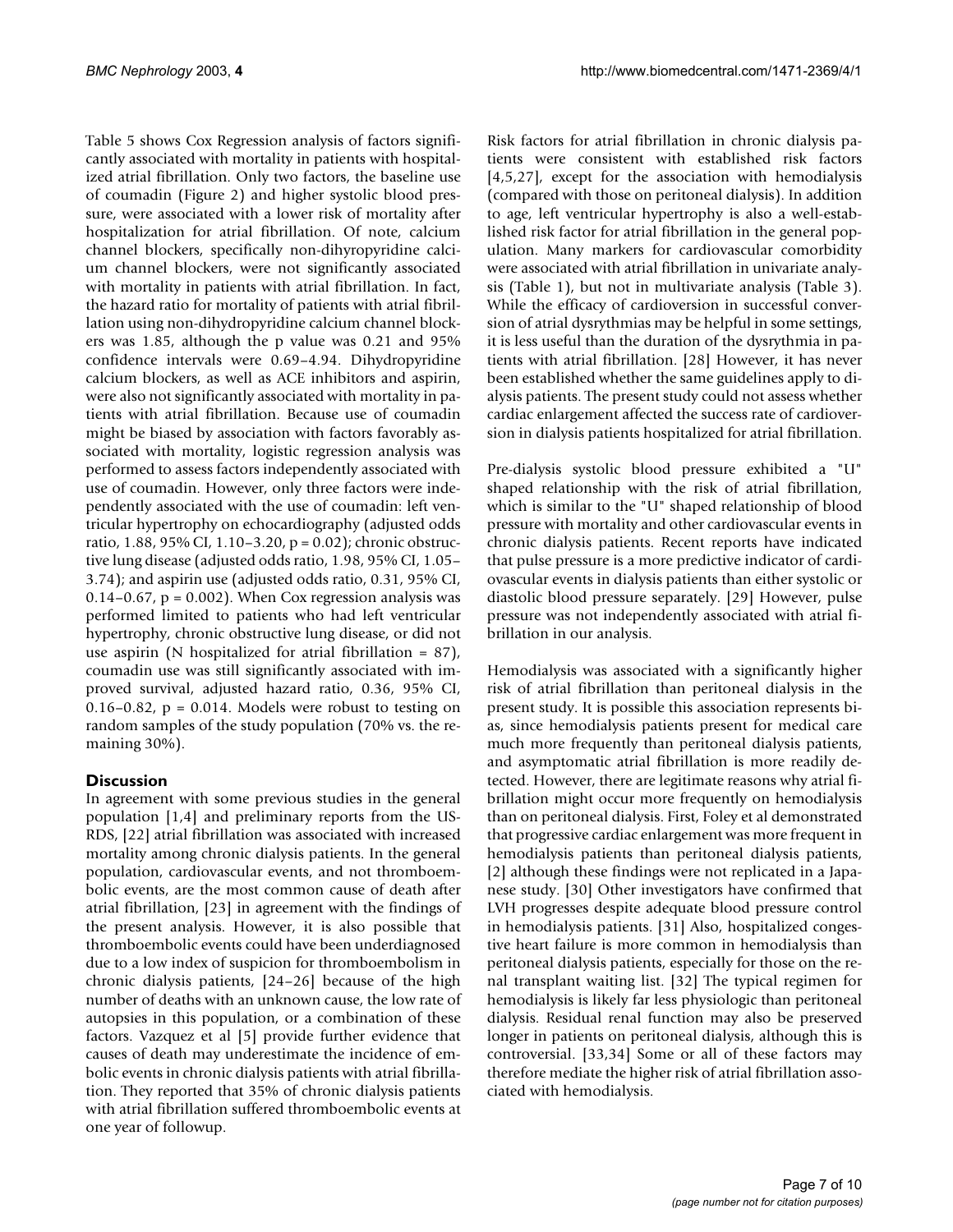|                                                                   | P Value | <b>Hazard Ratio</b> | 95% CI        |
|-------------------------------------------------------------------|---------|---------------------|---------------|
|                                                                   |         |                     |               |
| Coumadin use Quartiles of Predialysis SBP,<br>mm Hg (vs. $<$ 130) | 0.014   | 0.39                | $0.18 - 0.83$ |
| Quartiles of Predialysis SBP, mm Hg (vs. <130)                    |         |                     |               |
| $130 - 146$                                                       | 0.012   | 0.44                | $0.23 - 0.84$ |
| >162                                                              | 0.024   | 0.53                | $0.31 - 0.83$ |

<span id="page-7-0"></span>**Table 5: Cox Regression Analysis of Factors Associated with Mortality in Patients with Hospitalized Atrial Fibrillation**

The effectiveness of coumadin for atrial fibrillation in chronic dialysis patients has not been assessed previously. In fact, previous reports considered chronic renal failure a contraindication to the use of anticoagulation in atrial fibrillation. [35] Wiesholzer et al concluded that non-rheumatic atrial fibrillation was not an independent risk factor for stroke in dialysis patients. [36] Therefore, Figure 2 suggests several possibilities. First, although the clinical indications for coumadin use in this cohort were unknown, coumadin is often given for a limited period of time [31], after which it is often discontinued, in the absence of known predisposing factors. Therefore, patients who were using coumadin at the time of the study assessment and later discontinued it might not have been taking coumadin at the time they were hospitalized for atrial fibrillation, negating a possible beneficial association of coumadin with mortality after hospitalization for atrial fibrillation. Another possibility is that many patients not taking coumadin at baseline may have later been treated with coumadin after hospitalization for atrial fibrillation. Given the growing evidence that dialysis patients in the modern era may actually be hypercoagulable, primarily due to defects of the fibrinolytic system, [25,37,38] clinical trials of the use of anticoagulation in atrial fibrillation and thromboembolic disorders are warranted. Of note, baseline coumadin use, in contrast to digoxin use, was not associated with hospitalization for atrial fibrillation and therefore presumably was not a marker for patients with pre-existing atrial fibrillation.

The decision to use coumadin in patients with atrial fibrillation in whom NSR cannot be established is based on an assessment of both their risk of serious bleeding and their risk of stroke. Coumadin therapy has been associated with improved survival in patients with reduced LV systolic dysfunction in the absence of dysrythmias as well, primarily through reduction in cardiovascular events rather than reduction of thromboembolic events. [39] This may be one explanation for the association of coumadin use with reduced mortality in chronic dialysis patients hospitalized for atrial fibrillation in the present study.

## **Study limitations**

The present study was observational and not randomized, and therefore associations should not be construed as causative. The study is a random sample of all hemodialysis patients, not the total population, although the peritoneal dialysis population was almost fully captured. We did not have access to information on treatment or conversion to NSR in patients who were hospitalized for atrial fibrillation, nor did we have information on the type of atrial fibrillation for which patients presented and how it was classified within ACC/AHA/ESC guidelines. [40] We did not have access to information on which patients had self-limited episodes of atrial fibrillation vs. those who had persistent atrial fibrillation, nor the duration or presence of atrial fibrillation prior to hospitalization or the study start. We did not have information on left atrial size other than the presence of LVH on echocardiography. We also did not have information on thyroid functions (other than baseline use of thyroxine), alcohol use, or pre-existing atrial dysrythmias. Information bias could have arisen due to mistakes in coding or spelling, especially for medications. We were unable to follow changes in variables over time. Therefore, we could not follow changes in blood pressure, laboratory values, dialysis adequacy, or medications. We could not assess other factors that have shown to be associated with atrial fibrillation, such as hypokalemia or calcified aortic/mitral valves, [41] although there are many similarities between the risk factors for valvular heart disease and atrial fibrillation in chronic dialysis patients. [42] Our use of atrial fibrillation as an outcome variable required survival to reach hospitalization, and thus sudden death was not considered as an outcome. However, causes of death, especially if not verified by autopsy, are also of questionable validity in comparison to the rates of total mortality. [43]

In summary, the present observational, non-randomized study confirms the high incidence and mortality of atrial fibrillation in chronic dialysis patients. Traditional risk factors for atrial fibrillation such, as older age, were confirmed. Hemodialysis, possibly due to a greater frequency of progressive cardiac enlargement or more frequent observation, was also identified as a risk factor for atrial fibrillation. Of the greatest potential importance, the use of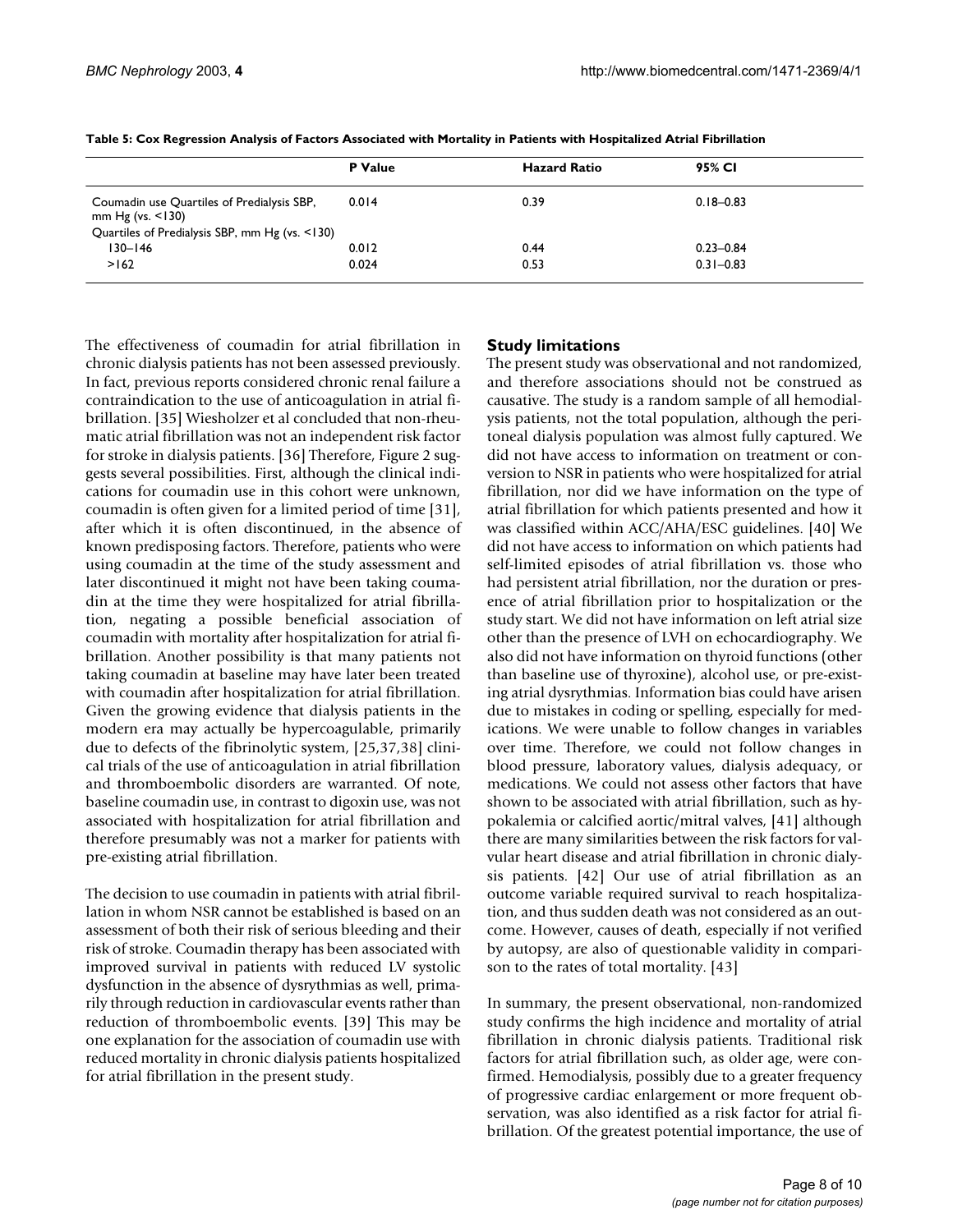coumadin at the start of the study was associated with lower mortality in patients later hospitalized for atrial fibrillation. These findings should be confirmed in clinical trials.

## **Author' contributions**

KCA conceived the original concept, performed the analyses, and wrote most of the manuscript

FCT collaborated in the manuscript and was instrumental in the initial preparation of DMMS 2 files for analysis, especially medications

AJT collaborated in the manuscript providing background on atrial fibrillation and its role in chronic renal failure.

LYA, as Project Director for the NIDDK, is a world expert on the USRDS and was instrumental in the interpretation of USRDS files.

## **Competing interest**

None declared

## **References**

- 1. Zebe H **[Atrial fibrillation in dialysis patients.](http://www.ncbi.nlm.nih.gov/entrez/query.fcgi?cmd=Retrieve&db=PubMed&dopt=Abstract&list_uids=10831625)** *Nephrol Dial Transplant* 2000, **15:**765-8
- 2. Foley RN, Parfrey PS, Kent GM, Harnett JD, Murray DC and Barre PE **[Long-term evolution of cardiomyopathy in dialysis patients.](http://www.ncbi.nlm.nih.gov/entrez/query.fcgi?cmd=Retrieve&db=PubMed&dopt=Abstract&list_uids=9844150)** *Kidney Int* 1998, **54:**1720-5
- 3. Ansari N, Manis T and Feinfeld DA **[Symptomatic atrial arrhyth](http://www.ncbi.nlm.nih.gov/entrez/query.fcgi?cmd=Retrieve&db=PubMed&dopt=Abstract&list_uids=11256531)[mias in hemodialysis patients.](http://www.ncbi.nlm.nih.gov/entrez/query.fcgi?cmd=Retrieve&db=PubMed&dopt=Abstract&list_uids=11256531)** *Ren Fail* 2001, **23:**71-6
- 4. Fabbian F, Catalano C, Lambertini D, Tarroni G, Bordin V, Squerzanti R, Gilli P, Di Landro D and Cavagna R **[Clinical characteristics as](http://www.ncbi.nlm.nih.gov/entrez/query.fcgi?cmd=Retrieve&db=PubMed&dopt=Abstract&list_uids=11020022)[sociated to atrial fibrillation in chronic hemodialysis](http://www.ncbi.nlm.nih.gov/entrez/query.fcgi?cmd=Retrieve&db=PubMed&dopt=Abstract&list_uids=11020022) [patients.](http://www.ncbi.nlm.nih.gov/entrez/query.fcgi?cmd=Retrieve&db=PubMed&dopt=Abstract&list_uids=11020022)** *Clin Nephrol* 2000, **54:**234-9
- 5. Vazquez E, Sanchez-Perales C, Borrego F, Garcia-Cortes MJ, Lozano C, Guzman M, Gil JM, Borrego MJ and Perez V **[Influence of atrial](http://www.ncbi.nlm.nih.gov/entrez/query.fcgi?cmd=Retrieve&db=PubMed&dopt=Abstract&list_uids=11099992) [fibrillation on the morbido-mortality of patients on](http://www.ncbi.nlm.nih.gov/entrez/query.fcgi?cmd=Retrieve&db=PubMed&dopt=Abstract&list_uids=11099992) [hemodialysis.](http://www.ncbi.nlm.nih.gov/entrez/query.fcgi?cmd=Retrieve&db=PubMed&dopt=Abstract&list_uids=11099992)** *Am Heart J* 2000, **140:**886-90
- 6. SPAF Investigators **[The Stroke Prevention in Atrial Fibrillation](http://www.ncbi.nlm.nih.gov/entrez/query.fcgi?cmd=Retrieve&db=PubMed&dopt=Abstract&list_uids=1860198) [Study Group Investigators: final results.](http://www.ncbi.nlm.nih.gov/entrez/query.fcgi?cmd=Retrieve&db=PubMed&dopt=Abstract&list_uids=1860198)** *Circulation* 1991, **84:**527-39
- 7. Stroke Prevention in Atrial Fibrillation investigators **[Adjusted-dose](http://www.ncbi.nlm.nih.gov/entrez/query.fcgi?cmd=Retrieve&db=PubMed&dopt=Abstract&list_uids=8782752) warfarin versus low-intensity, fixed-dose warfarin plus aspi[rin for high-risk patients with atrial fibrillation: Stroke Pre](http://www.ncbi.nlm.nih.gov/entrez/query.fcgi?cmd=Retrieve&db=PubMed&dopt=Abstract&list_uids=8782752)vention in Atrial Fibrillation III randomised clinical trial.** *Lancet* 1996, **348:**633-8
- Stack AG and Bloembergen WE [Prevalence and clinical corre](http://www.ncbi.nlm.nih.gov/entrez/query.fcgi?cmd=Retrieve&db=PubMed&dopt=Abstract&list_uids=11423581)**[lates of coronary artery disease among new dialysis patients](http://www.ncbi.nlm.nih.gov/entrez/query.fcgi?cmd=Retrieve&db=PubMed&dopt=Abstract&list_uids=11423581) [in the United States: a cross-sectional study.](http://www.ncbi.nlm.nih.gov/entrez/query.fcgi?cmd=Retrieve&db=PubMed&dopt=Abstract&list_uids=11423581)** *J Am Soc Nephrol* 2001, **12:**1516-23
- 9. Stack AG and Bloembergen WE **[A cross-sectional study of the](http://www.ncbi.nlm.nih.gov/entrez/query.fcgi?cmd=Retrieve&db=PubMed&dopt=Abstract&list_uids=11684552) [prevalence and clinical correlates of congestive heart failure](http://www.ncbi.nlm.nih.gov/entrez/query.fcgi?cmd=Retrieve&db=PubMed&dopt=Abstract&list_uids=11684552) [among incident US dialysis patients.](http://www.ncbi.nlm.nih.gov/entrez/query.fcgi?cmd=Retrieve&db=PubMed&dopt=Abstract&list_uids=11684552)** *Am J Kidney Dis* 2001, **38:**992-1000
- 10. Stehman-Breen CO, Gillen D and Gipson D **[Prescription of hor](http://www.ncbi.nlm.nih.gov/entrez/query.fcgi?cmd=Retrieve&db=PubMed&dopt=Abstract&list_uids=10594801)[mone replacement therapy in postmenopausal women with](http://www.ncbi.nlm.nih.gov/entrez/query.fcgi?cmd=Retrieve&db=PubMed&dopt=Abstract&list_uids=10594801) [renal failure.](http://www.ncbi.nlm.nih.gov/entrez/query.fcgi?cmd=Retrieve&db=PubMed&dopt=Abstract&list_uids=10594801)** *Kidney Int* 1999, **56:**2243-7
- 11. Stehman-Breen CO, Sherrard DJ, Gillen D and Caps M **[Determi](http://www.ncbi.nlm.nih.gov/entrez/query.fcgi?cmd=Retrieve&db=PubMed&dopt=Abstract&list_uids=10652042)[nants of type and timing of initial permanent hemodialysis](http://www.ncbi.nlm.nih.gov/entrez/query.fcgi?cmd=Retrieve&db=PubMed&dopt=Abstract&list_uids=10652042) [vascular access.](http://www.ncbi.nlm.nih.gov/entrez/query.fcgi?cmd=Retrieve&db=PubMed&dopt=Abstract&list_uids=10652042)** *Kidney Int* 2000, **57:**639-45
- 12. [No authors listed] **[Medication use among dialysis patients in](http://www.ncbi.nlm.nih.gov/entrez/query.fcgi?cmd=Retrieve&db=PubMed&dopt=Abstract&list_uids=9713408) [the DMMS. United States Renal Data System. Dialysis Mor](http://www.ncbi.nlm.nih.gov/entrez/query.fcgi?cmd=Retrieve&db=PubMed&dopt=Abstract&list_uids=9713408)[bidity and Mortality Study.](http://www.ncbi.nlm.nih.gov/entrez/query.fcgi?cmd=Retrieve&db=PubMed&dopt=Abstract&list_uids=9713408)** *Am J Kidney Dis* 1998, **32(2 Suppl 1):**S60-8
- 13. Fung F, Sherrard DJ, Gillen DL, Wong C, Kestenbaum B, Seliger S, Ball A and Stehman-Breen C **[Increased risk for cardiovascular mor-](http://www.ncbi.nlm.nih.gov/entrez/query.fcgi?cmd=Retrieve&db=PubMed&dopt=Abstract&list_uids=12148103)**

**[tality among malnourished end-stage renal disease patients.](http://www.ncbi.nlm.nih.gov/entrez/query.fcgi?cmd=Retrieve&db=PubMed&dopt=Abstract&list_uids=12148103)** *Am J Kidney Dis* 2002, **40:**307-14

- 14. Seliger SL, Weiss NS, Gillen DL, Kestenbaum B, Ball A, Sherrard DJ and Stehman-Breen CO **[HMG-CoA reductase inhibitors are as](http://www.ncbi.nlm.nih.gov/entrez/query.fcgi?cmd=Retrieve&db=PubMed&dopt=Abstract&list_uids=11786112)[sociated with reduced mortality in ESRD patients.](http://www.ncbi.nlm.nih.gov/entrez/query.fcgi?cmd=Retrieve&db=PubMed&dopt=Abstract&list_uids=11786112)** *Kidney Int* 2002, **61:**297-304
- 15. Kestenbaum B, Gillen DL, Sherrard DJ, Seliger S, Ball A and Stehman-Breen C **[Calcium channel blocker use and mortality among](http://www.ncbi.nlm.nih.gov/entrez/query.fcgi?cmd=Retrieve&db=PubMed&dopt=Abstract&list_uids=12028456) [patients with end-stage renal disease.](http://www.ncbi.nlm.nih.gov/entrez/query.fcgi?cmd=Retrieve&db=PubMed&dopt=Abstract&list_uids=12028456)** *Kidney Int* 2002, **61:**2157- 64
- 16. Trespalacios FC, Taylor AJ, Agodoa LY and Abbott KC **[Incident](http://www.ncbi.nlm.nih.gov/entrez/query.fcgi?cmd=Retrieve&db=PubMed&dopt=Abstract&list_uids=12371982) [acute coronary syndromes in chronic dialysis patients in the](http://www.ncbi.nlm.nih.gov/entrez/query.fcgi?cmd=Retrieve&db=PubMed&dopt=Abstract&list_uids=12371982) [United States.](http://www.ncbi.nlm.nih.gov/entrez/query.fcgi?cmd=Retrieve&db=PubMed&dopt=Abstract&list_uids=12371982)** *Kidney Int* 2002, **62:**1799-1805
- 17. Szklo M and Nieto FJ **Epidemiology: Beyond the Basics.** *Chapter 7, "Stratification and Adjustment: Multivariate Analysis in Epidemiology," page 257. © Aspen Publishers, Gaithersburg, MD* 2000,
- 18. Hypolite IO, Bucci J, Hshieh P, Cruess D, Agodoa LY, Yuan CM, Taylor AJ and Abbott KC **[Acute coronary syndromes after renal](http://www.ncbi.nlm.nih.gov/entrez/query.fcgi?cmd=Retrieve&db=PubMed&dopt=Abstract&list_uids=12096791) [transplantation in patients with end-stage renal disease re](http://www.ncbi.nlm.nih.gov/entrez/query.fcgi?cmd=Retrieve&db=PubMed&dopt=Abstract&list_uids=12096791)[sulting from diabetes.](http://www.ncbi.nlm.nih.gov/entrez/query.fcgi?cmd=Retrieve&db=PubMed&dopt=Abstract&list_uids=12096791)** *Am J Transplant* 2002, **2:**274-81
- 19. David Kleinbaum G *Survival Analysis : A Self-Learning Text (Statistics in the Health Sciences) Springer Verlag; New York, New York* May 1996
- 20. Mehta RL, McDonald B, Gabbai F, Pahl M, Farkas A, Pascual MT, Zhuang S, Kaplan RM and Chertow GM **[Nephrology consultation](http://www.ncbi.nlm.nih.gov/entrez/query.fcgi?cmd=Retrieve&db=PubMed&dopt=Abstract&list_uids=12427493) [in acute renal failure: does timing matter?](http://www.ncbi.nlm.nih.gov/entrez/query.fcgi?cmd=Retrieve&db=PubMed&dopt=Abstract&list_uids=12427493)** *Am J Med* 2002, **113:**456-61
- 21. **Stata corporation** [\[http://www.iue.it/Personal/Ichino/psj7.pdf\]](http://www.iue.it/Personal/Ichino/psj7.pdf)
- 22. Wattigney WA, Mensah GA and Croft JB **[Increased atrial fibrilla](http://www.ncbi.nlm.nih.gov/entrez/query.fcgi?cmd=Retrieve&db=PubMed&dopt=Abstract&list_uids=11978585)[tion mortality: United States, 1980–1998.](http://www.ncbi.nlm.nih.gov/entrez/query.fcgi?cmd=Retrieve&db=PubMed&dopt=Abstract&list_uids=11978585)** *Am J Epidemiol* 2002, **155:**819-26
- 23. Casserly LF, Reddy SM and Dember LM **[Venous thromboembo](http://www.ncbi.nlm.nih.gov/entrez/query.fcgi?cmd=Retrieve&db=PubMed&dopt=Abstract&list_uids=10922321)[lism in end-stage renal disease.](http://www.ncbi.nlm.nih.gov/entrez/query.fcgi?cmd=Retrieve&db=PubMed&dopt=Abstract&list_uids=10922321)** *Am J Kidney Dis* 2000, **36:**405-11
- 24. Tveit DP, Hypolite IO, Hshieh P, Cruess D, Agodoa LY, Welch PG and Abbott KC **[Chronic dialysis patients have high risk for pul](http://www.ncbi.nlm.nih.gov/entrez/query.fcgi?cmd=Retrieve&db=PubMed&dopt=Abstract&list_uids=11979344)[monary embolism.](http://www.ncbi.nlm.nih.gov/entrez/query.fcgi?cmd=Retrieve&db=PubMed&dopt=Abstract&list_uids=11979344)** *Am J Kidney Dis* 2002, **39:**1011-7
- 25. Tveit DP, Hshieh P, Cruess D, Agodoa LY, Welch PG and Abbott KC **[Risk factors for pulmonary embolism in chronic dialysis](http://www.ncbi.nlm.nih.gov/entrez/query.fcgi?cmd=Retrieve&db=PubMed&dopt=Abstract&list_uids=12113594) [patients.](http://www.ncbi.nlm.nih.gov/entrez/query.fcgi?cmd=Retrieve&db=PubMed&dopt=Abstract&list_uids=12113594)** *J Nephrol* 2002, **15:**241-7
- 26. Fumagalli S, Boncinelli L, Bondi E, Caleri V, Gatto S, Di Bari M, Baldereschi G, Valoti P, Masotti G and Marchionni N **[Does advanced](http://www.ncbi.nlm.nih.gov/entrez/query.fcgi?cmd=Retrieve&db=PubMed&dopt=Abstract&list_uids=12133012) [age affect the immediate and long-term results of direct-cur](http://www.ncbi.nlm.nih.gov/entrez/query.fcgi?cmd=Retrieve&db=PubMed&dopt=Abstract&list_uids=12133012)[rent external cardioversion of atrial fibrillation?](http://www.ncbi.nlm.nih.gov/entrez/query.fcgi?cmd=Retrieve&db=PubMed&dopt=Abstract&list_uids=12133012)** *J Am Geriatr Soc* 2002, **50:**1192-7
- 27. Asinger RW **[Role of transthoracic echocardiography in atrial](http://www.ncbi.nlm.nih.gov/entrez/query.fcgi?cmd=Retrieve&db=PubMed&dopt=Abstract&list_uids=10979008) [fibrillation.](http://www.ncbi.nlm.nih.gov/entrez/query.fcgi?cmd=Retrieve&db=PubMed&dopt=Abstract&list_uids=10979008)** *Echocardiography* 2000, **17:**357-64
- 28. Tozawa M, Iseki K, Iseki C and Takishita S **[Pulse pressure and risk](http://www.ncbi.nlm.nih.gov/entrez/query.fcgi?cmd=Retrieve&db=PubMed&dopt=Abstract&list_uids=11849415) [of total mortality and cardiovascular events in patients on](http://www.ncbi.nlm.nih.gov/entrez/query.fcgi?cmd=Retrieve&db=PubMed&dopt=Abstract&list_uids=11849415) [chronic hemodialysis.](http://www.ncbi.nlm.nih.gov/entrez/query.fcgi?cmd=Retrieve&db=PubMed&dopt=Abstract&list_uids=11849415)** *Kidney Int* 2002, **61:**717-26
- 29. Takeda K, Nakamoto M, Baba M, Tanaka T, Yasunaga C, Nishihara G, Matsuo K and Urabe M **[Echocardiographic evaluation in long](http://www.ncbi.nlm.nih.gov/entrez/query.fcgi?cmd=Retrieve&db=PubMed&dopt=Abstract&list_uids=9617495)[term continuous ambulatory peritoneal dialysis compared](http://www.ncbi.nlm.nih.gov/entrez/query.fcgi?cmd=Retrieve&db=PubMed&dopt=Abstract&list_uids=9617495) [with the hemodialysis patients.](http://www.ncbi.nlm.nih.gov/entrez/query.fcgi?cmd=Retrieve&db=PubMed&dopt=Abstract&list_uids=9617495)** *Clin Nephrol* 1998, **49:**308-12
- 30. Covic A, Goldsmith DJ, Georgescu G, Venning MC and Ackrill P **[Echocardiographic findings in long-term, long-hour hemodi](http://www.ncbi.nlm.nih.gov/entrez/query.fcgi?cmd=Retrieve&db=PubMed&dopt=Abstract&list_uids=8846522)[alysis patients.](http://www.ncbi.nlm.nih.gov/entrez/query.fcgi?cmd=Retrieve&db=PubMed&dopt=Abstract&list_uids=8846522)** *Clin Nephrol* 1996, **45:**104-10
- 31. Abbott KC, Hypolite IO, Hshieh P, Cruess D, Agodoa LY, Welch PG, Taylor AJ and Yuan CM **[The impact of renal transplantation on](http://www.ncbi.nlm.nih.gov/entrez/query.fcgi?cmd=Retrieve&db=PubMed&dopt=Abstract&list_uids=11730269) [the incidence of congestive heart failure in patients with end](http://www.ncbi.nlm.nih.gov/entrez/query.fcgi?cmd=Retrieve&db=PubMed&dopt=Abstract&list_uids=11730269)[stage renal disease due to diabetes.](http://www.ncbi.nlm.nih.gov/entrez/query.fcgi?cmd=Retrieve&db=PubMed&dopt=Abstract&list_uids=11730269)** *J Nephrol* 2001, **14:**369-76
- 32. Buoncristiani U, Fagugli R, Ciao G, Ciucci A, Carobi C, Quintaliani G and Pasini P **[Left ventricular hypertrophy in daily dialysis.](http://www.ncbi.nlm.nih.gov/entrez/query.fcgi?cmd=Retrieve&db=PubMed&dopt=Abstract&list_uids=10207267)** *Miner Electrolyte Metab* 1999, **25:**90-4
- Jansen MA, Hart AA, Korevaar JC, Dekker FW, Boeschoten EW and Krediet RT **[Predictors of the rate of decline of residual renal](http://www.ncbi.nlm.nih.gov/entrez/query.fcgi?cmd=Retrieve&db=PubMed&dopt=Abstract&list_uids=12164889) [function in incident dialysis patients.](http://www.ncbi.nlm.nih.gov/entrez/query.fcgi?cmd=Retrieve&db=PubMed&dopt=Abstract&list_uids=12164889)** *Kidney Int* 2002, **62:**1046- 1053
- 34. Lip GY, Tean KN and Dunn FG **[Treatment of atrial fibrillation in](http://www.ncbi.nlm.nih.gov/entrez/query.fcgi?cmd=Retrieve&db=PubMed&dopt=Abstract&list_uids=8297706) [a district general hospital.](http://www.ncbi.nlm.nih.gov/entrez/query.fcgi?cmd=Retrieve&db=PubMed&dopt=Abstract&list_uids=8297706)** *Br Heart J* 1994, **71:**92-5
- 35. Wiesholzer M, Harm F, Tomasec G, Barbieri G, Putz D and Balcke P **[Incidence of stroke among chronic hemodialysis patients](http://www.ncbi.nlm.nih.gov/entrez/query.fcgi?cmd=Retrieve&db=PubMed&dopt=Abstract&list_uids=11275630) [with nonrheumatic atrial fibrillation.](http://www.ncbi.nlm.nih.gov/entrez/query.fcgi?cmd=Retrieve&db=PubMed&dopt=Abstract&list_uids=11275630)** *Am J Nephrol* 2001, **21:**35-9
- 36. Oda H, Ohno M and Ohashi H **[Coagulation and fibrinolysis fac](http://www.ncbi.nlm.nih.gov/entrez/query.fcgi?cmd=Retrieve&db=PubMed&dopt=Abstract&list_uids=11045282)[tors in dialysis patients with and without ischemic heart](http://www.ncbi.nlm.nih.gov/entrez/query.fcgi?cmd=Retrieve&db=PubMed&dopt=Abstract&list_uids=11045282) [disease.](http://www.ncbi.nlm.nih.gov/entrez/query.fcgi?cmd=Retrieve&db=PubMed&dopt=Abstract&list_uids=11045282)** *Adv Perit Dial* 2000, **16:**152-5